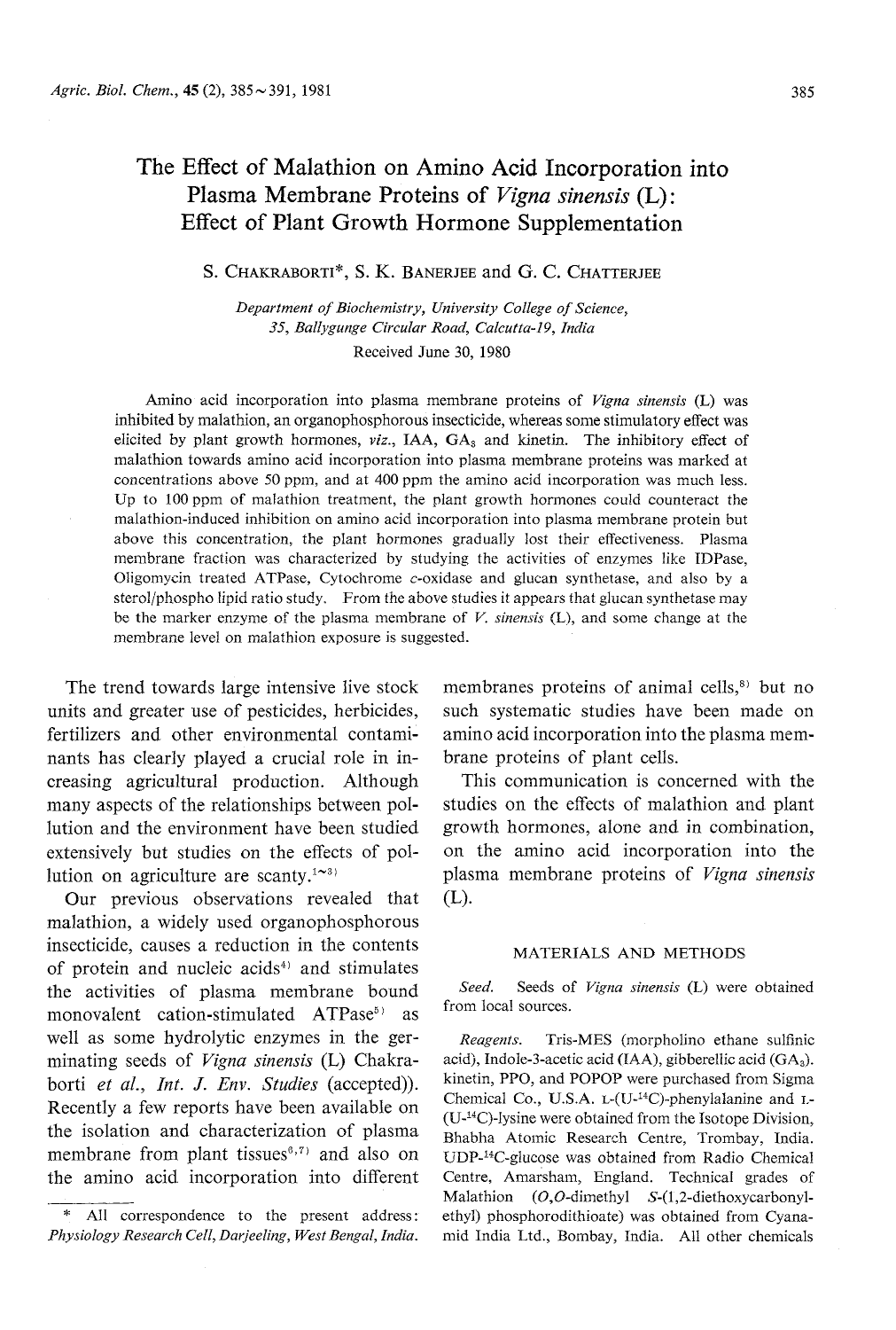$\mathcal{L}$  were of analytical grade.

activity. Seeds of Vigna sinensis (L) were surface sterilized by 0.1 per cent mercuric chloride and after thorough washing with deionised water, the seeds were soaked overnight in water. The seedcoats were then removed and the dehulled seeds were allowed to germinate at  $25^{\circ}$ C in several petri dishes for 72 hours. After the specified germinating period 10 g of the seeds were incubated in 5 ml of buffer A (containing 0.01 m Tris-HCl, pH  $7.4$ , 0.001 M potassium phosphate, 0.001 M  $NH<sub>4</sub>Cl$ , 0.9% NaCl and 0.005 m MgAc<sub>2</sub>) containing 5  $\mu$ Ci of L-(U-<sup>14</sup>C)-phenyl alanine (specific activity 30 mci/mmol) or  $L$ -(U-<sup>14</sup>C)-lysine (specific activity 25 mCi/ mmol) in separate conical flasks with or without different concentration of malathion and/or plant growth hormones. The incubation was carried out for 2 hours at  $37^{\circ}$ C with constant shaking, air being the gas phase. At the end of the incubation period the seeds were. washed three times with buffer A (ice-cold). The roots were excised, washed with the buffer A and were then ground with quartz powder in a morter. A  $10\%$ homogenate was prepared with  $0.25$  m sucrose from which mitochondria, microsomes and soluble supernatant were isolated by the method as described by Goeingni at  $d\ell$ ) and Dube at  $d^{(10)}$  recognized by and Goswami et al. and  $\triangle$  doe et al. respectively and  $\triangle$ were stored at  $-20^{\circ}$ C.

Isolation of Plasma membrane. Plasma membrane<br>of the roots of Vigna sinensis (L) from the control and experimental plates were isolated by the method as described by Hodges et  $al$ .<sup>6)</sup> described by Hodges et a/.6)

Enzyme assays. Adenosine triphosphatase activity was measured at  $38^{\circ}$ C using 3.75 mM ATP (tris salt) in a final volume of 1 ml at  $pH$  6.0. The reaction was initiated by addition of appropriate amount of membrane protein and the Pi released was estimated according to Fiske and SubbaRow.<sup>11)</sup>

IDPase assay was performed by the method as described by Hodges et al.<sup>12)</sup>

Cytochrome c-oxidase assays were performed by the method as described by Wharton et al.<sup>18)</sup>

Glucan synthetase assays were done by the method as described by Vanderwoude  $et$   $al.^{14}$ 

Proteins were determined by the method of Lowry  $p_t$   $d^{(15)}$  yeing boying serum albumin as the standard et o/.16) using bovine serum albumin as the standard.

Phospholipid and sterol estimation. Lipidphosphorous was determined by the procedure of Rouser  $et al.<sup>16</sup>$  and total sterol was determined as described

Measurement of Radioactivity. Measurement of radioactivity in protein was done by the filter paperdisk method of Mans and Novelli<sup>18)</sup> as described by Bollum.<sup>19)</sup> The suspensions of different subcellular

fractions stored at  $-20^{\circ}$ C, were removed and thawed at  $5^{\circ}$ C, and 0.1 ml of each was placed on duplicate disks of Whatman 3 mm paper. Those were then dried in a stream of air and washed three times with ice cold  $10\%$  TCA containing 0.1 mm unlabelled amino acid (corresponding to the  $14C$ -amino acid used), the papers were then washed thrice with ice cold 5  $\%$  TCA, twice with ether-ethanol ( $v/v$ ) at 37°C, twice with diethyl ether, and finally air dried. In each experiment a blank disk was carried through the washing procedure together with the sample disk to provide for a background determination. Each disk was laid flat in a vial and the radio-activity was determined by liquid-scintillation counting in a Beckman LS-300 Scintillation Counter (efficiency  $95\%$  for <sup>14</sup>C and  $40\%$  for <sup>3</sup>H) using a mixture containing  $0.01\%$  POPOP and  $0.4\%$  PPO in toluene.

### RESULTS

## Effect of malathion on the seedling growth of<br>Vigna sinensis  $(L)$

Malathion at a concentration up to 50 ppm  $\frac{1}{\sqrt{2}}$  and  $\frac{1}{\sqrt{2}}$  and  $\frac{1}{\sqrt{2}}$  and  $\frac{1}{\sqrt{2}}$  come stimulatory effects was found to have some summatory effects Above this concentration the seedling growth of the seeds decreases. After treatment with 400 ppm of malathion, marked decrease in seedling height was observed with almost no visible growth (Fig. 1). No growth was



FIG. 1. Effect of Malathion Exposure on Seedling Height of Vigna sinensis (L) at Different Hours of Germination

 $\circ$  -0, 20 hr;  $\bullet$  - $\bullet$ , 44 hr;  $\circ$  - $\triangle$ , 64 hr;  $\triangle$  -A, 72 hr.

## Characterization of plasma membrane fraction

The enrichment of the fraction obtained<br>between  $34\%$  and  $45\%$  sucrose interface with plasma membrane was ascertained by assaying plasma membranewas ascertained by assaying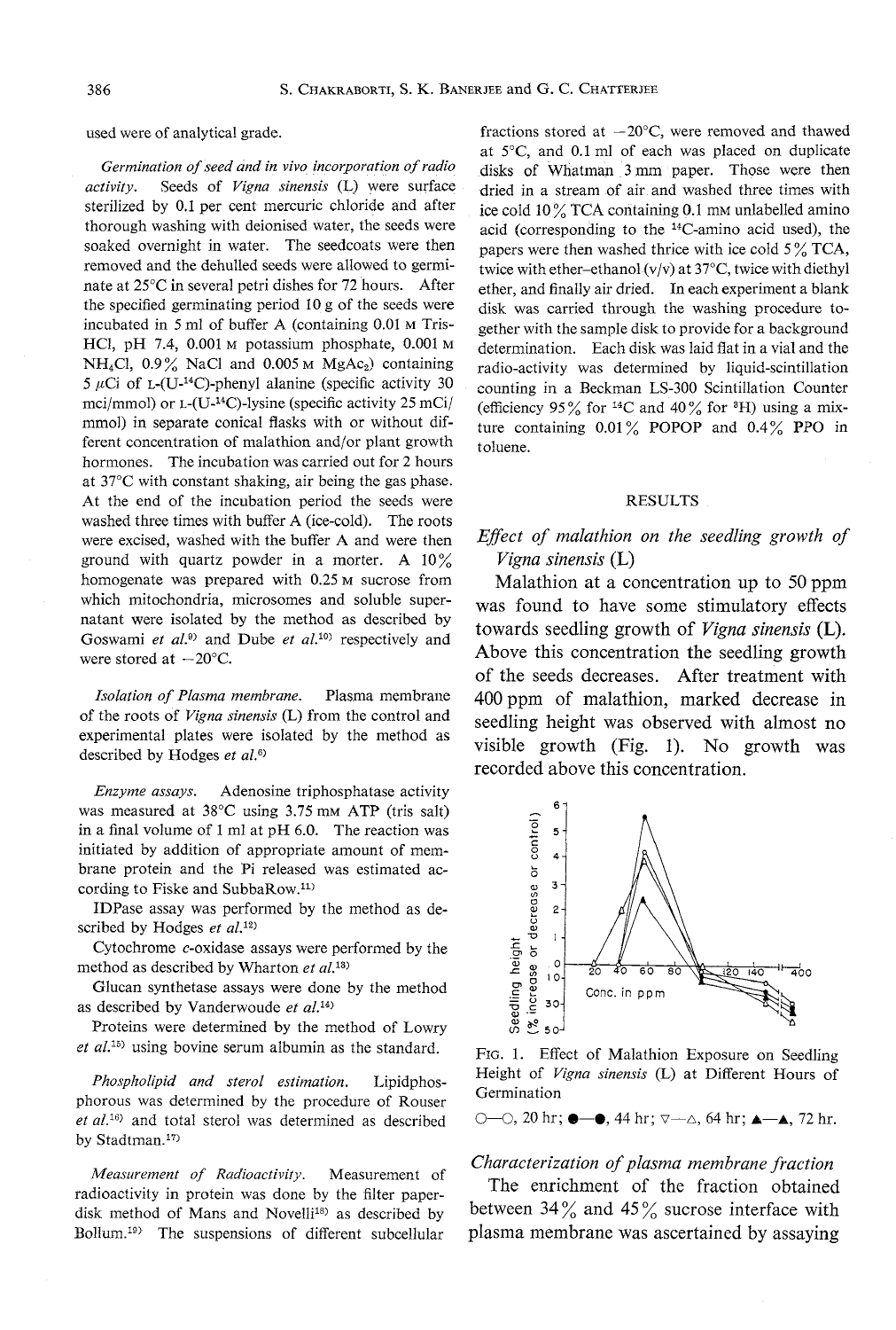### TABLE I. SPECIFIC ACTIVITY OF IDP-ASE5 CTT. C-OXIDASE AND GLUCAN STIVITIETAS in Various Fractions Isolated fram the Root Cells of 72-hr GERMINATING SEEDS OF Vigna sinensis (L)

| System                                                               | Specific activity ( $\mu$ mole/min/mg protein) |                                |                                                     |  |
|----------------------------------------------------------------------|------------------------------------------------|--------------------------------|-----------------------------------------------------|--|
|                                                                      | $IDPase^{\alpha}$                              | Cyt. $c$ -oxidase <sup>b</sup> | Glucan synthetase <sup>e</sup><br>$(1 \times 10^8)$ |  |
| 13,000 $q$ fraction                                                  | $0.028 + 0.004$                                | $0.924 + 0.012$                | $1.66 + 0.019$                                      |  |
| 13,000 $q$ to 80,000 $q$ fraction                                    | $0.046 + 0.005$                                | $0.078 + 0.004$                | $5.75 + 0.131$                                      |  |
| Plasma membrane fraction                                             | $0.022 + 0.003$                                | $0.086 + 0.005$                | $9.78 + 0.083$                                      |  |
| Results are expressed as means $\pm$ SD of four sets of experiments. |                                                |                                |                                                     |  |

<sup>a</sup> Specific activity of IDPase is expressed as  $\mu$ mol inorganic phosphate/mg protein/min.

<sup>b</sup> Specific activity of Cyt. c-oxidase is expressed as  $\mu$ mole Cyt. c utilized/min/mg protein.

<sup>e</sup> Glucan synthetase assays were performed by W. J. VanDerwoude et al. (ref. No. 14 of the text), and represented as total glucose-<sup>14</sup>C (1  $\mu$ mol of <sup>14</sup>C UDPG per millilitre) incorporated into polysaccharide. represented as total glucose-14C (1 /zmol of 14C UDPGper millilitre) incorporated into polysaccharide.

Table II. Those holies and Sterol Content in Various Fractions.

|                             | mg of phospholipid | mg of sterol  | Sterol                            |
|-----------------------------|--------------------|---------------|-----------------------------------|
| System                      | mg of protein      | mg of protein | Phospholipid<br>(molar basis) $*$ |
| 13,000 $q$ pellet           | 0.229              | 0.042         | 0.355                             |
| 13,000 g to 80,000 g pellet | 0.423              | 0.097         | 0.444                             |
| Plasma membrane fraction    | 0.328              | 0.178         | 1.051                             |

a Result is a replication as the average of three replications. \* Average molecular weights for phospholipids and sterols of 750 and 387, respectively, are assumed.

## TABLE III. EFFECT OF OLIGOMYCIN ON THE SPECIFIC<br>ACTIVITY OF PLASMA MEMBRANE BOUND  $Mg^{+2}$ ACTIVATED MONOVALENT ION STIMULATED ATPase OF THE ROOTS OF ATT asc of the Roots of  $V$ . sinensis (L)

Results are expressed as mean $\pm$ SD of four sets of experiments.

| Concentration oligomycin<br>in the reaction mixture<br>$(1 \text{ ml volume})$ | Specific activity of<br>$ATPase^a$ |  |  |
|--------------------------------------------------------------------------------|------------------------------------|--|--|
| Nil                                                                            | $3.8878 + 0.358$                   |  |  |
| 0.005 <sub>M</sub>                                                             | $3.4476 + 0.385$                   |  |  |
| 0.05 <sub>M</sub>                                                              | $3.1089 + 0.613$                   |  |  |
| o 5<br>м                                                                       | $2.8792 + 0.435$                   |  |  |

<sup>a</sup> Specific activity is expressed as  $\mu$ mol Pi/mg After incubation of the seeds of V. sinensis enzyme protein/hour.

the activity of the enzymes *viz*. glucan synthe-<br>tase, IDP-ase, Cyt- $c$  oxidase (Table 1). Plasma membrane fraction has high glucan synthetase activity compared to the other fractions. Whereas the activity of Cyt.  $c$ -oxidase, IDPase in the isolated plasma membrane fraction is low compared to that of other fractions (Table

low compared to that of other fractions (Table (L) 14C)-phenylalanine corporation Afterinthe2hours,supernatantrootsofincubation itwasfoundof14C-aminothesedsofmediumorL-(U-14C)-lysine thatacidsfractionfollowedthe sedscontainingtheamountwasisolatedbymitochondria,ofV.l-(U-forin-maximum fromsinensisthe

I). The types of sterols and phospholipids in plant membranes are unknown, but if we assume that the average molecular weights for phospholipids and sterols are 750 and 387, respectively, molar ratios of sterols: phospholipid of the plasma membrane was determined to be 1.051 (Table II). The plasma membrane<br>bound ATPase of  $V$ . sinensis (L) was found to be insensitive to oligomycin whereas ATPases of other fractions were significantly inhibited of other fractions were significantly inhibited by oligomycin (Table III

## Distribution of radioactivity in different fractions

 $(L)$  in the incubation medium containing  $L$ - $(U$ -<sup>14</sup>C)-phenylalanine or  $L$ -(U-<sup>14</sup>C)-lysine for 2 hours, it was found that the amount of incorporation of <sup>14</sup>C-amino acids was maximum in the supernatant fraction isolated from the roots of the seeds followed by mitochondria, microsomes and plasma membrane fractions in the decreasing order (Table IV).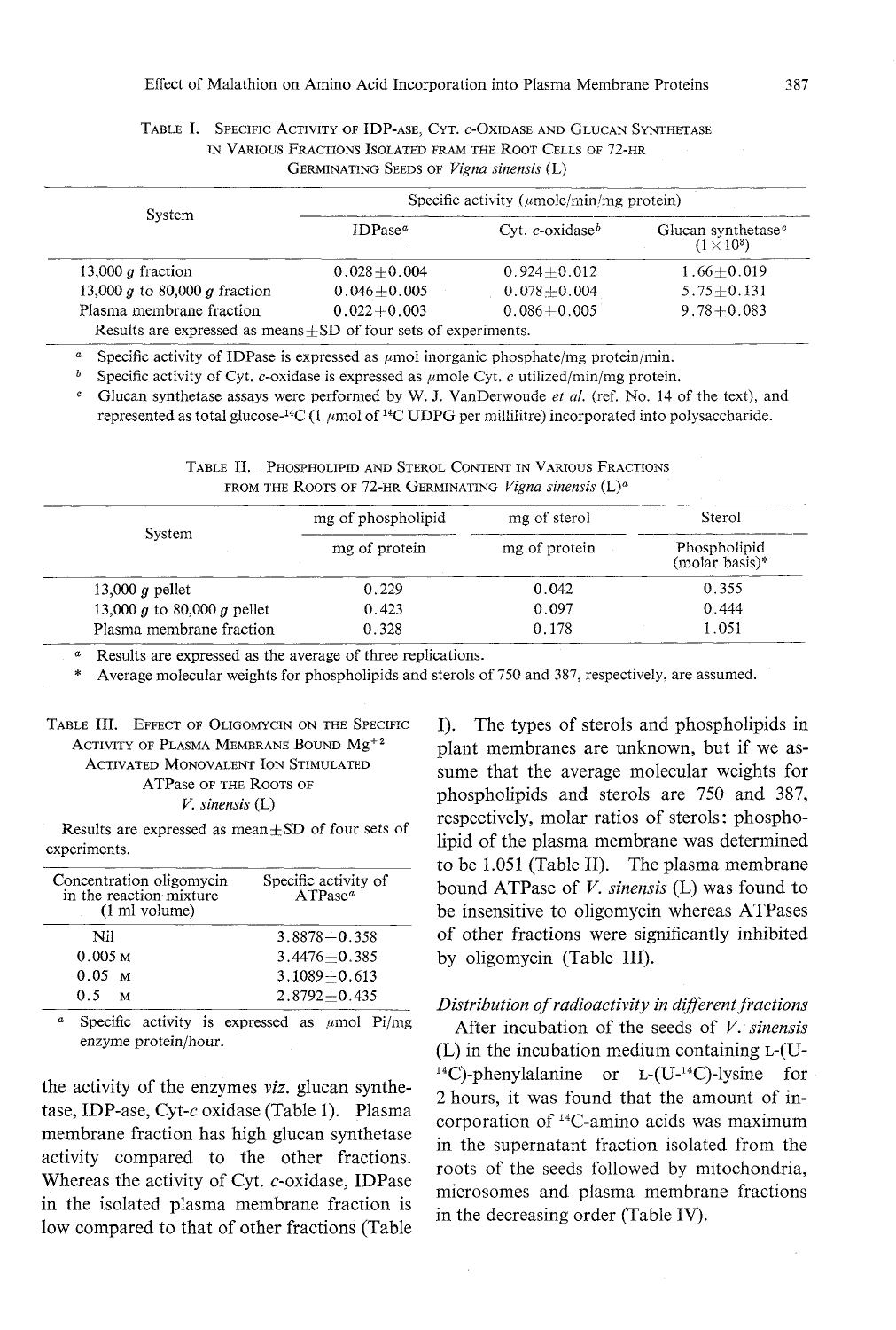TABLE IV. In vivo INCORPORATION OF L-(U-<sup>14</sup>C)-<br>PHENYLALANINE AND L-(U-<sup>14</sup>C)-LYSINE BY THE ROOTS OF 72-HR GERMINATING SEEDS OF Vigna sinensis (L) AND DISTRIBUTION OF Vigna sinensis (L) and Distribution of RADIOACTIVITY IN EROTERS OF DIFFERENT SUBCELLULAR FRACTIONS<br>Results are means of 10 experiments with $\pm$ SD and

 $R$ esults are means of 10 experiments with $\pm$ SD and  $\epsilon$ 

| Cell fraction       | $L$ - $(U$ <sup>-14</sup> C)-<br>Phenylalanine | $L$ - $(U$ - <sup>14</sup> C)-<br><b>Lysine</b> |  |
|---------------------|------------------------------------------------|-------------------------------------------------|--|
| Mitochondria        | $1010 + 22$                                    | $1150 + 20$                                     |  |
| Microsome           | $714 + 17$                                     | $850 + 16$                                      |  |
| Soluble supernatant | $1215 + 24$                                    | $1290 + 28$                                     |  |
| Plasma membrane     | $560 + 8$                                      | $690 + 15$                                      |  |

## Effect of malathion on the amino acid incorpora-<br>tion into plasma membrane proteins

Incorporation of  $^{14}C$  phenylalanine into plasma membrane protein is sensitive to malathion. Malathion at a concentration of 50 ppm has got some stimulatory effect on amino acid incorporation into plasma membrane protein (Table V). Above 50 ppm there is observed  $(1400 \text{ V})$ . Above 50 ppm there is observed a significant inhibition of amino acid incorporation into plasma membrane proteins. The amino acid incorporation into plasma membrane protein of  $V$ . sinensis (L) was<br>found to be significantly inhibited when ex $f_{\text{model}}$  to  $400 \text{ mm}$  malethian  $p \cdot \cdots \cdot p$  per malathion.

# Effect of plant hormones on the amino acid in-<br>corporation into plasma membrane proteins

The effects of different concentrations of



FIG. 2. Effect of Plant Hormones on the Amino<br>Acid Incorporation into Plasma Membrane Protein of  $V$ . sinensis (L).

 $O$ – $O$ , IAA induced amino acid incorporation;  $\triangle -\triangle$ ,  $GA_3$  induced amino acid incorporation;  $\bullet-\bullet$ , kinetin  $\frac{1}{2}$  induced amino acid incorporation induced amino acid incorporation.

plant hormones *viz.*, IAA,  $GA<sub>s</sub>$  and Kinetin on the amino acid incorporation into plasma membrane protein of  $V$ . sinensis (L) are shown in Fig. 2. It is evident that the optimum concentrations of IAA, GA<sub>3</sub> and kinetin needed centrations of IAA, GA3 and military needed to promote amino acid incorporation into plasma membrane proteins of  $\ell$ . sinensis ( $\Delta$ )  $m = 1, m = 10, m = 10, m = 10, m = 10, m = 10, m = 10, m = 10, m = 10, m = 10, m = 10, m = 10, m = 10, m = 10, m = 10, m = 10, m = 10, m = 10, m = 10, m = 10, m = 10, m = 10, m = 10, m = 10, m = 10, m = 10, m = 10, m = 10, m = 10, m = 10, m = 10, m = 10, m = 10, m = 10, m = 10, m = 10, m = 10$ 

## Effect of plant hormones in reversing malathion inhibition

On simultaneous application of malathion On simultaneous application of malathion and the plant hormones  $viz$ , IAA,  $GA_3$  and kinetin in the incubation mixture, it was found

TABLE V. EFFECT OF MALATHION AND FLANT GROWTH HORMONES ON IN VIVO INCORPORATION OF AMINO ACID INTO THE PLASMA MEMBRANE PROTEIN  $\sigma_{\text{F}}$  vigna sinensis (L)

 $R_{\text{R}}$ 

| Condition            | Additions           |                     |                      |                      |
|----------------------|---------------------|---------------------|----------------------|----------------------|
|                      | None                | IAA                 | $GA_{s}$             | Kinetin              |
| Control              | $715 + 36$          | $1055 + 35^a$       | $1268 + 63^a$        | $1378 + 74^{\circ}$  |
| $+50$ ppm Malathion  | $740+28^{b}$        | $995 + 34^a$        | $1170 + 42^{\alpha}$ | $1298 + 45^{\alpha}$ |
| $+100$ ppm Malathion | $638 + 25^a$        | $728 + 38^{b}$      | $785 + 26^{\circ}$   | $826 + 29a$          |
| $+200$ ppm Malathion | $517 + 27^a$        | $644 + 28a$         | $656 + 32c$          | $684 + 27d$          |
| $+300$ ppm Malathion | $435 + 24^{\alpha}$ | $468 + 26^{\alpha}$ | $518 + 23^{\alpha}$  | $535 + 26^{\alpha}$  |
| $+400$ ppm Malathon  | $217 + 12^a$        | $280 + 15^a$        | $257 + 18^{\alpha}$  | $275 + 12^a$         |

The determination of radioactivity and other details are given in the text. Mean values are significantly different from control.

 $p < 0.001$ . <sup>b</sup> p values are not significant. c  $p < 0.05$ . d  $p < 0.10$ .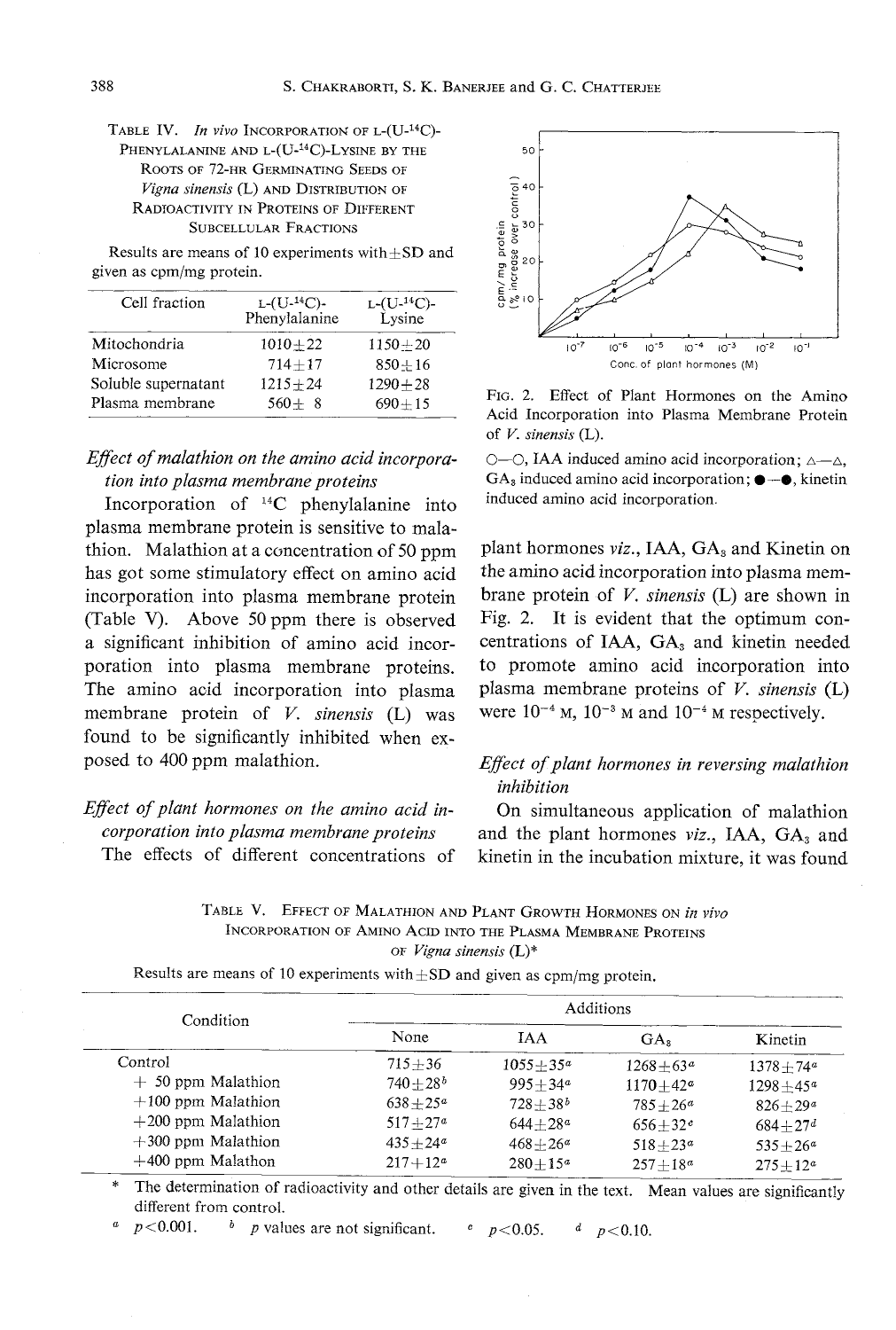that the amino acid incorporation into plasma membrane proteins of *Vigna sinensis* (L) was not inhibited up to 100 ppm of malathion. Table V also shows that the incorporation of amino acid into plasma membrane proteins<br>was even stimulated under the above condition. was even stimulated under the above condition. But the plant growth hormones were ineffective to overcome the malathion induced inhibition of amino acid incorporation into<br>plasma membrane proteins of  $V$ . sinensis  $(L)$  $\frac{1}{\omega}$  when the malathion concentration exceeds  $100$ when the malathion concentration exceeds 100 ppm.

## DISCUSSION

The present study indicates that the incorporation of <sup>14</sup>C-phenylalanine into plasma<br>membrane proteins of *Vigna sinensis* (L) is sensitive to malathion (Table V). In the event of malathion treatment at concentrations up to malathion treatment at concentrations up to 50ppm, some stimulation was found in the  $\frac{1}{2}$  brane proteins of *V. sinensis* (L). Above 50 on the amino acid incorporation, the inhibition being marked when the seeds were treated<br>with 400 ppm malathion. The plasma membrane bound monovalent ion-stimulated ATPase activity was found to be significantly Attached activity was found to be significant altered at 400 ppm malathion exposure. membrane of  $V$ . sinensis (L) was also found to be altered under the above condition (Table II). be altered under the above condition (Table II). Taken together, these observations provide a strong support that there may be some alteration of membrane permeability, composition and/or level of different membrane bound macromocules by malathion treatment.

On simultaneous application of malathion and either of the plant growth hormones *viz*. IAA,  $GA<sub>3</sub>$  or kinetin in the incubation mixture it was found that the plant hormones can not  $\overline{\text{in}}$  counterest the inhibition induced by only counteract the inhibition induced by 100ppm malathion but also augment the amino acid incorporation into the plasma membrane proteins of Vigna sinensis (L). But above  $\frac{1}{2}$  found to be ineffective in reversing the were found to be ineffective in reversing the

inhibition.

A possible way of identifying the plasma membrane of the roots of  $V$ . sinensis (L) is by its chemical composition. In animal cells, the plasma membrane is unique in that it has a high cholesterol: phospholipid ratio.<sup>20)</sup> We have determined the total sterol and the phospholipid content of plasma membrane fractions as well as other fractions of the roots of V. sinensis (L). Fractions obtained at the  $\frac{1}{2}$  bigh stars! phospholipid ratio compared to high sterol: phospholipid ratio compared to that of other fractions. The molar ratio of sterol: phospholipid for the plasma membrane was determined to be 1.1 (Table II). Typical  $\frac{1}{1}$ . The determined to be 1.1 (Table II). Typical molar ratios of cholesterol: phospholipid for  $0.7$  to  $1.2^{20}$  These results lend further support to the conviction that the membrane colport to the conviction that the membrane collected between  $34\frac{1}{9}$  and  $43\frac{1}{9}$  sucrose intermer was indeed the plasma membrane. was also proved by glucan synthetase assay  $\frac{1}{2}$  encrose interface is nexticularly interesting sucrose interface is particularly interest because this enzyme has been reported to be associated with Golgi apparatus membrane<sup>21)</sup> and/or plasma membranes<sup>22)</sup> of plant cells and/or plasma membranes 201 plant cens It is unlikely that the fractions obtained between  $34\%$  and  $45\%$  sucrose contain Golgi<br>membranes since IDPase is a marker enzyme for Golgi membranes in plant cells<sup>21,28)</sup> and this enzyme is not enriched in the plasma membrane fraction as was evident from Table I. Thus the enrichment of glucan synthetase in the plasma membrane fractions of the root cells of V. sinensis  $(L)$  indicates that it is a marker enzyme of the plasma membrane of the root cells of  $V$ . sinensis (L).

Auxin has pleiotropic effects in the plant cells and these effects may be categorized into cells and these excels may be categorized into two types, (i) early effect and (ii) late effect. The early action of auxin is recorded at the membrane level. For sustained growth, RNA and protein synthesis are involved. This  $\overline{A}$  and hy Riewes at  $a^{124}$ . Peceptor proteing dated by Biswas et al. Receptor proteins for indole acetic acid (IAA) has been impli-

cated for the differential RNAsynthesis in the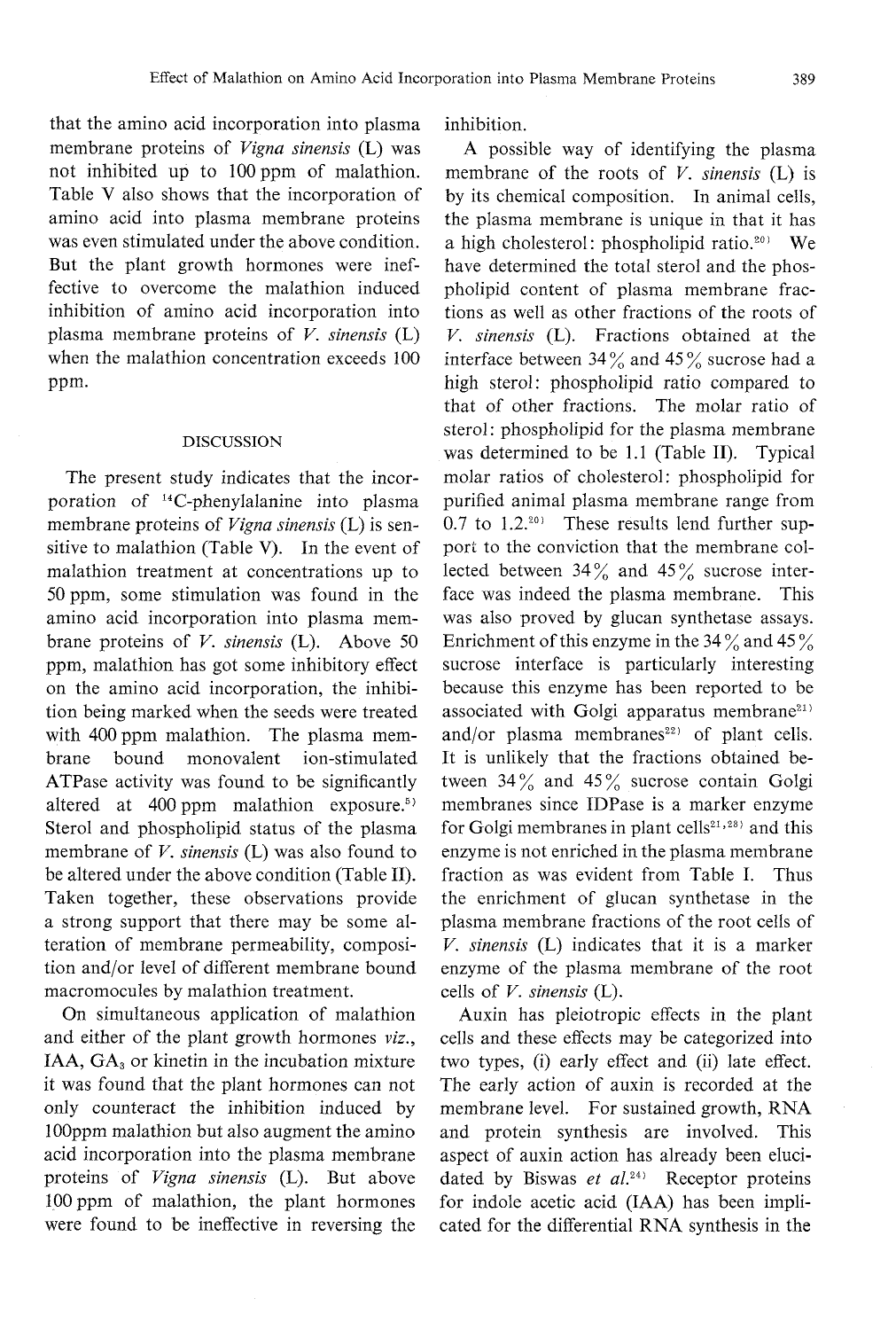plant cell both *in vivo* and *in vitro*.<sup>25)</sup> The stimulatory effect of IAA,  $GA_3$  and kinetin to nullify the inhibitory effects of malathion upto 100 ppm and promote the amino acid incorporation into plasma membrane protein of the root cells of  $V$ . sinensis (L) may be not only due to the fact that the plant hormones are participate in a variety of developmental processes.<sup>26)</sup> Fox and Erion<sup>27)</sup> recently isolated a cytokinin binding protein from higher plant effect of cytokinin on protein synthesis.

 $\sum_{\substack{n=1\\n \text{odd}}}$ Evidence of membrane abnormalities by pesticide or other toxin treatment on plant cells was also reported by Charnetski et  $al.^{28)}$ cells  $C_{\text{cusp}}$  denoted by  $C_{\text{cusp}}$  (199)  $\mathbf{r}$  is the algebra et al. and Samaddar et  $aL^{20}$  Initial leakiness of membrane which is repaired by plant hormone  $t$ reatment has also been reported. Recent reports on the effect of plant hormones on<br>membrane metabolism accompanied by membrane protein synthesis are also available.<sup>31)</sup>

branch protein synthesis are also available. Apparently the plant growth hormone stimulate the synthesis of new molecules of mRNA<sup>32)</sup> which acts as template for increased  $m$ <sub>22</sub>) which acts as temperature for interests  $m$ protein synthesis. This in turn got a specific  $r_{\text{re}}$  into the place of the place  $\hat{v}$  into the place members of the planet members  $\hat{v}$ periphery. The macromolecules  $viz$ , lipid and proteins at the cell interface are, to a great extent, responsible for the specificity of interaction of the cells with their environment, and maintenance of the level and integrity of structure of these macromolecules is an important aspect of physiological regulations to be maintained through the mediation of plasma maintained through the mediation of plasma<br>membrane. A possible explanation of the plant hormones effect in reversing the mala-<br>thion inhibition (up to 100 ppm) on the amino acid incorporation into the plasma membrane proteins of 72 hour germinating V. sinensis  $(L)$ may be due to the fact that the plant hormones interact in some way with malathion. It may not necessary to imply a direct reaction between. malathion and the plant growth hormones.<br>There are several possibilities which may include (a) Interaction with the availability of the added hormones, (b) Competition with the hormones for a binding site  $(s)$  or  $(c)$  Interaction with a subsequent hormones product or<br>complex. Reports have been made that the complex. Reports have been made that the hormones appears to counteract the effects of some growth inhibitors and pesticide. $33,34)$ While each of these is suggestive, a definite conclusion is yet to be established. conclusion is yet to be established.

Acknowledgments. The authors thank Prof. S. P. Sen., Head of the Department of Botany, Kalyani<br>University for his interest in this work and C. S. I. R., India for partly financing the project.

### REFERENCES

- 1) Steve Prentis, "Agriculture and Pollution," 7th Report of the Royal Commission on Environmental Pollution, Elsevier/North-Holland Biomedical Press, 1979.<br>2) B. M. Anderegg, E. P. Lichtenstein and J. D.
- Kemp, J. Agric. Fd. Chem., 25, 923 (1977).
- 3) H. Buchenauer, *Pestic. Biochem. Physiol.*, 8, 15 (1978).
- 4) S. Chakraborti, S. Ghosh Dastidar, K. K. Das and S. K. Banerjee, *Ind. J. Expt. Biol.*, in press.
- S. Chakraborti, K. K. Das and S. K. Banerjee, Int. J. Env. Studies, 14, 217 (1979).
- 6) T. K. Hodges, R.T. Leonard, C. E. Bracker and T.W. Keenen, Proc. Nat. Acad. Sci. U.S.A., 69, 3307 (1972).
- 7) J. L. Hall and R, M. Roberts, Ann. Bot., 39, 983 (1975).
- 8) T. K. Roy, I. Lieberman, and A. I. Lancing, Biochem. Biophys. Res. Commun., 31, 54 (1968).
- 9) B. B. Goswami, S. Chakraborti, D. K. Dube and S. C. Roy, Biochem. J., 134, 815 (1973).
- 10) S. Dube, D. K. Dube, B. B. Goswami and S. Roy, Physiol. Plant., 34, <sup>78</sup> (1975).
- 11) C. H. Fiske and Y. SubbaRow, J. Biol. Chem., 66, 375 (1925),
- 12) T. K. Hodge and R. T. Leonard, "Methods in Enzymology," Vol. XXXII, Biomembranes, Part B, Academic Press, 1974, p. 396.
- 13) D. C. Wharton and A. Tzagoloff, "Methods in 13) D. C. Wharton and A. Tzagoloff, "Methods in Enzymology," Vol. 10, Academic Press, 1967, p.245.
- 14) W. J. Vanderwoode, C. Lembi, D. J. Morre, C. A. Lembi, D. J. Morre, D. J. Morre, D. J. Morre, D. J. Morre, J. T. Kindinger and L. Ordin, Plant Physion, 64 333 (1974).
- 15) O.H. Lowry, N.J. Rosebrough, A.L. Far and R. J. Randal, *J. Biol. Chem.*, 193, 265 (1951).<br>16) G. Rouser, A. N. Siakotos and S. Fleischer, *Lipids*,
- $1, 85$  (1966).
- 17) T. C. Stadtman, "Methods in Enzymology," ed.<br>by Colowick, S. P. and N. O. Kaplan, Vol. 3, by Colomba, S.P. and N.O. Kaplan, Vol. 3  $P_{\text{reducible}}$  Press, New York, 1957, p. 392.